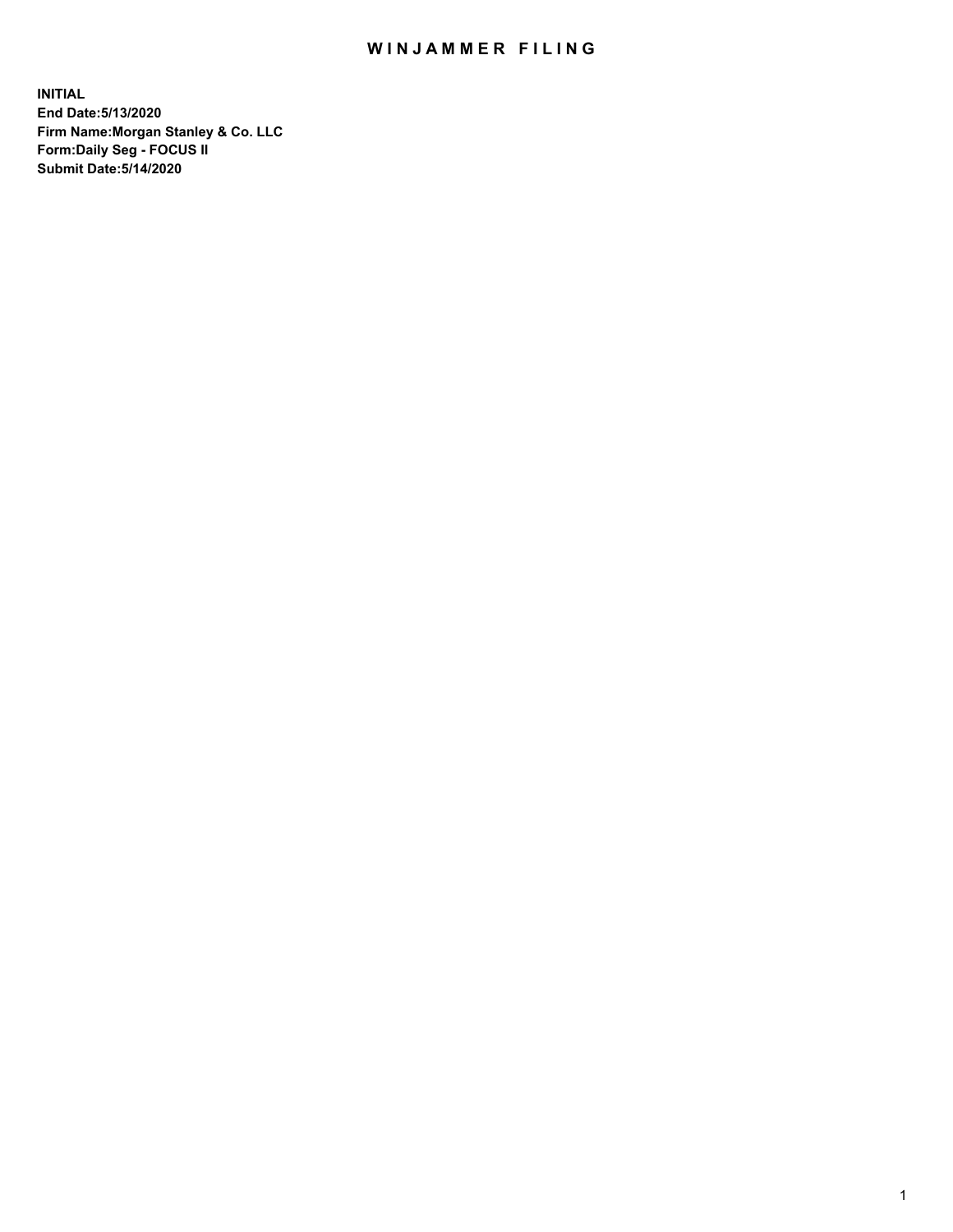**INITIAL End Date:5/13/2020 Firm Name:Morgan Stanley & Co. LLC Form:Daily Seg - FOCUS II Submit Date:5/14/2020 Daily Segregation - Cover Page**

| Name of Company                                                                                                                                                                                                                                                                                                                | <b>Morgan Stanley &amp; Co. LLC</b>                    |
|--------------------------------------------------------------------------------------------------------------------------------------------------------------------------------------------------------------------------------------------------------------------------------------------------------------------------------|--------------------------------------------------------|
| <b>Contact Name</b>                                                                                                                                                                                                                                                                                                            | <b>Ikram Shah</b>                                      |
| <b>Contact Phone Number</b>                                                                                                                                                                                                                                                                                                    | 212-276-0963                                           |
| <b>Contact Email Address</b>                                                                                                                                                                                                                                                                                                   | Ikram.shah@morganstanley.com                           |
| FCM's Customer Segregated Funds Residual Interest Target (choose one):<br>a. Minimum dollar amount: : or<br>b. Minimum percentage of customer segregated funds required:%; or<br>c. Dollar amount range between: and; or<br>d. Percentage range of customer segregated funds required between:% and%.                          | 235,000,000<br><u>0</u><br><u>00</u><br><u>00</u>      |
| FCM's Customer Secured Amount Funds Residual Interest Target (choose one):<br>a. Minimum dollar amount: ; or<br>b. Minimum percentage of customer secured funds required:%; or<br>c. Dollar amount range between: and; or<br>d. Percentage range of customer secured funds required between:% and%.                            | 140,000,000<br><u>0</u><br><u>00</u><br>0 <sub>0</sub> |
| FCM's Cleared Swaps Customer Collateral Residual Interest Target (choose one):<br>a. Minimum dollar amount: ; or<br>b. Minimum percentage of cleared swaps customer collateral required:% ; or<br>c. Dollar amount range between: and; or<br>d. Percentage range of cleared swaps customer collateral required between:% and%. | 92,000,000<br><u>0</u><br><u>00</u><br>00              |

Attach supporting documents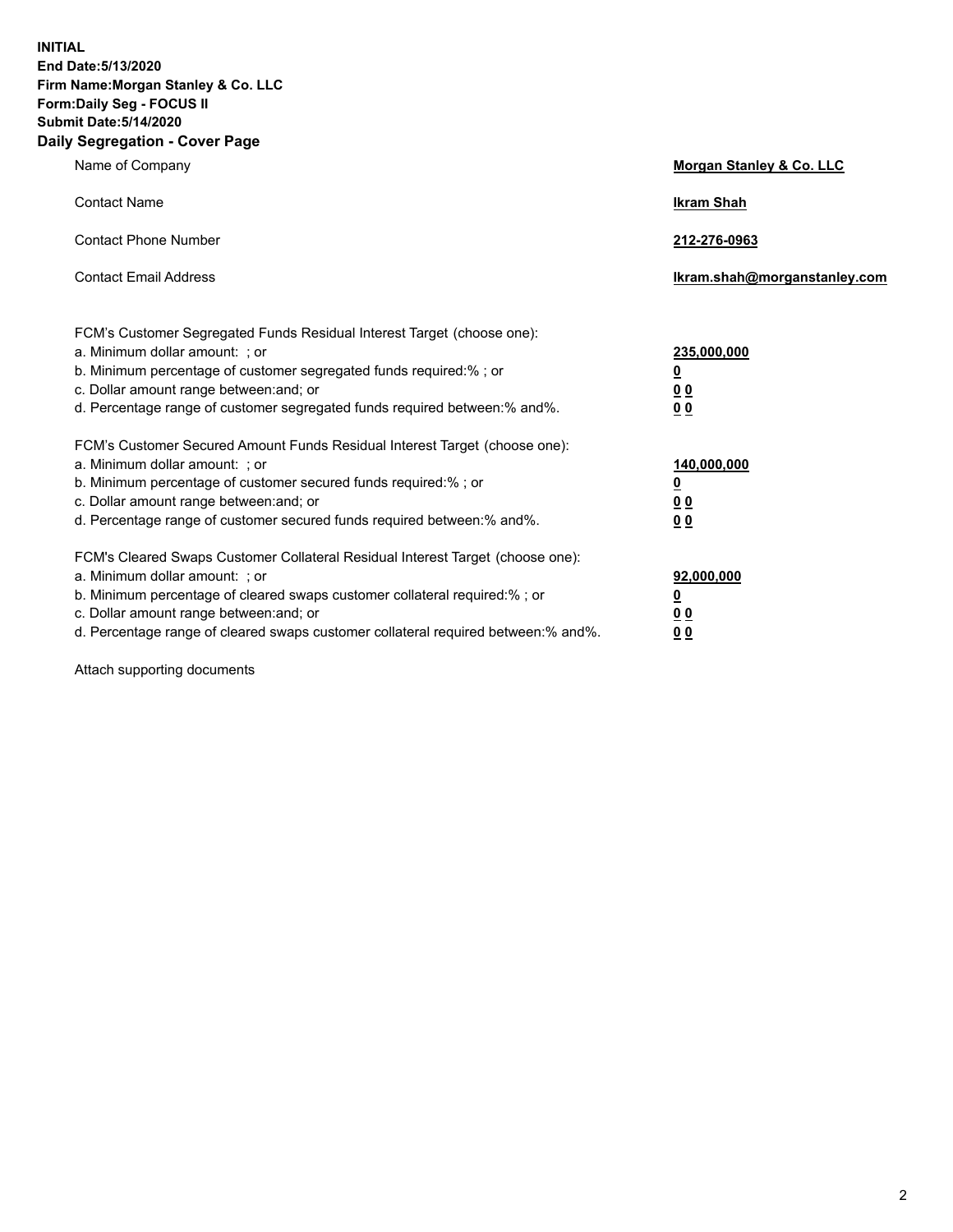## **INITIAL End Date:5/13/2020 Firm Name:Morgan Stanley & Co. LLC Form:Daily Seg - FOCUS II Submit Date:5/14/2020 Daily Segregation - Secured Amounts** Foreign Futures and Foreign Options Secured Amounts

Amount required to be set aside pursuant to law, rule or regulation of a foreign government or a rule of a self-regulatory organization authorized thereunder 1. Net ledger balance - Foreign Futures and Foreign Option Trading - All Customers A. Cash **4,370,247,618** [7315] B. Securities (at market) **2,633,181,491** [7317] 2. Net unrealized profit (loss) in open futures contracts traded on a foreign board of trade **33,722,717** [7325] 3. Exchange traded options a. Market value of open option contracts purchased on a foreign board of trade **5,524,948** [7335] b. Market value of open contracts granted (sold) on a foreign board of trade **-12,122,741** [7337] 4. Net equity (deficit) (add lines 1. 2. and 3.) **7,030,554,033** [7345] 5. Account liquidating to a deficit and account with a debit balances - gross amount **211,576,188** [7351] Less: amount offset by customer owned securities **-197,933,777** [7352] **13,642,411** 6. Amount required to be set aside as the secured amount - Net Liquidating Equity Method (add lines 4 and 5) 7. Greater of amount required to be set aside pursuant to foreign jurisdiction (above) or line 6. FUNDS DEPOSITED IN SEPARATE REGULATION 30.7 ACCOUNTS 1. Cash in banks A. Banks located in the United States **617,754,712** [7500] B. Other banks qualified under Regulation 30.7 **323,063,506** [7520] **940,818,218** 2. Securities A. In safekeeping with banks located in the United States **625,274,730** [7540] B. In safekeeping with other banks qualified under Regulation 30.7 **0** [7560] **625,274,730** [7570] 3. Equities with registered futures commission merchants A. Cash **12,074,694** [7580] B. Securities **0** [7590] C. Unrealized gain (loss) on open futures contracts **1,876,238** [7600] D. Value of long option contracts **0** [7610] E. Value of short option contracts **0** [7615] **13,950,932** [7620] 4. Amounts held by clearing organizations of foreign boards of trade A. Cash **0** [7640] B. Securities **0** [7650] C. Amount due to (from) clearing organization - daily variation **0** [7660] D. Value of long option contracts **0** [7670] E. Value of short option contracts **0** [7675] **0** [7680] 5. Amounts held by members of foreign boards of trade A. Cash **3,714,501,295** [7700] B. Securities **2,007,906,760** [7710] C. Unrealized gain (loss) on open futures contracts **31,846,479** [7720] D. Value of long option contracts **5,524,948** [7730] E. Value of short option contracts **-12,122,741** [7735] **5,747,656,741** 6. Amounts with other depositories designated by a foreign board of trade **0** [7760] 7. Segregated funds on hand **0** [7765]

- 8. Total funds in separate section 30.7 accounts **7,327,700,621** [7770]
- 9. Excess (deficiency) Set Aside for Secured Amount (subtract line 7 Secured Statement Page 1 from Line 8)
- 10. Management Target Amount for Excess funds in separate section 30.7 accounts **140,000,000** [7780]
- 11. Excess (deficiency) funds in separate 30.7 accounts over (under) Management Target **143,504,177** [7785]

**0** [7305]

[7354] **7,044,196,444** [7355]

**7,044,196,444** [7360]

[7530]

[7740] **283,504,177** [7380]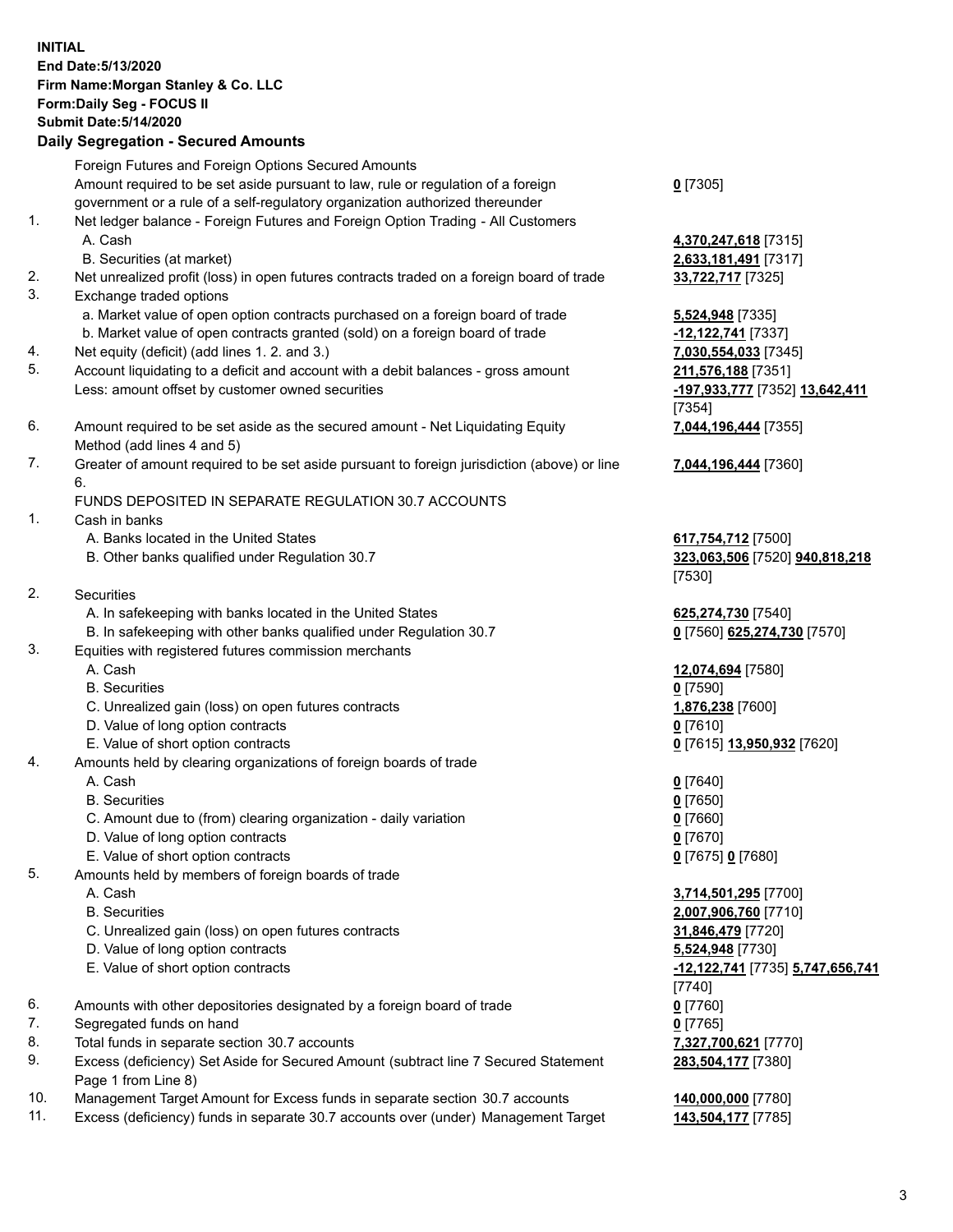**INITIAL End Date:5/13/2020 Firm Name:Morgan Stanley & Co. LLC Form:Daily Seg - FOCUS II Submit Date:5/14/2020 Daily Segregation - Segregation Statement** SEGREGATION REQUIREMENTS(Section 4d(2) of the CEAct) 1. Net ledger balance A. Cash **10,702,239,543** [7010] B. Securities (at market) **8,316,312,264** [7020] 2. Net unrealized profit (loss) in open futures contracts traded on a contract market **6,590,896,549** [7030] 3. Exchange traded options A. Add market value of open option contracts purchased on a contract market **645,358,559** [7032] B. Deduct market value of open option contracts granted (sold) on a contract market **-551,774,133** [7033] 4. Net equity (deficit) (add lines 1, 2 and 3) **25,703,032,782** [7040] 5. Accounts liquidating to a deficit and accounts with debit balances - gross amount **369,562,228** [7045] Less: amount offset by customer securities **-366,025,269** [7047] **3,536,959** [7050] 6. Amount required to be segregated (add lines 4 and 5) **25,706,569,741** [7060] FUNDS IN SEGREGATED ACCOUNTS 7. Deposited in segregated funds bank accounts A. Cash **4,584,248,969** [7070] B. Securities representing investments of customers' funds (at market) **0** [7080] C. Securities held for particular customers or option customers in lieu of cash (at market) **1,296,967,312** [7090] 8. Margins on deposit with derivatives clearing organizations of contract markets A. Cash **13,443,849,574** [7100] B. Securities representing investments of customers' funds (at market) **0** [7110] C. Securities held for particular customers or option customers in lieu of cash (at market) **7,019,344,952** [7120] 9. Net settlement from (to) derivatives clearing organizations of contract markets **-49,245,155** [7130] 10. Exchange traded options A. Value of open long option contracts **645,358,559** [7132] B. Value of open short option contracts **-551,774,133** [7133] 11. Net equities with other FCMs A. Net liquidating equity **15,271,538** [7140] B. Securities representing investments of customers' funds (at market) **0** [7160] C. Securities held for particular customers or option customers in lieu of cash (at market) **0** [7170] 12. Segregated funds on hand **0** [7150] 13. Total amount in segregation (add lines 7 through 12) **26,404,021,616** [7180] 14. Excess (deficiency) funds in segregation (subtract line 6 from line 13) **697,451,875** [7190] 15. Management Target Amount for Excess funds in segregation **235,000,000** [7194]

16. Excess (deficiency) funds in segregation over (under) Management Target Amount Excess

**462,451,875** [7198]